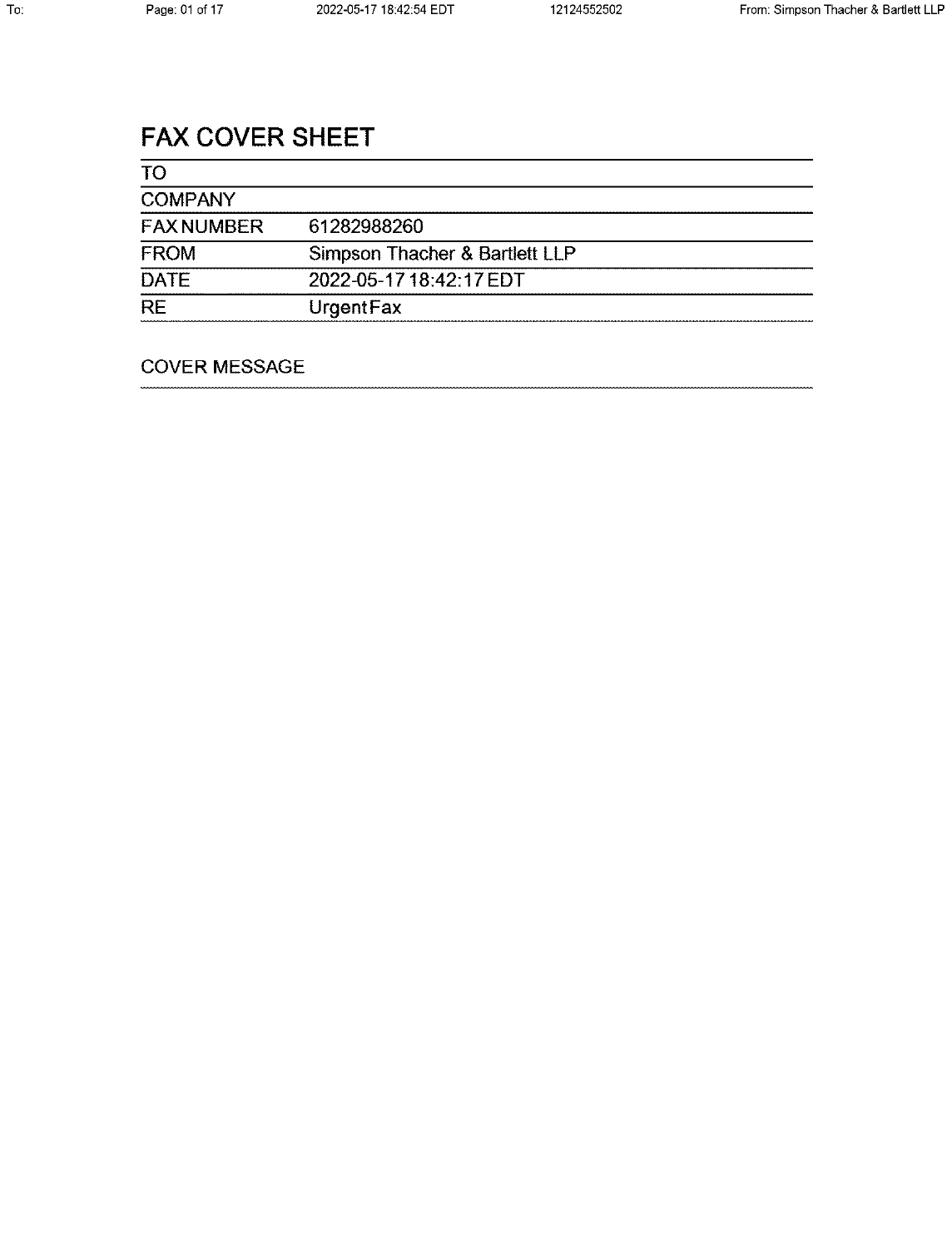# Simpson Thacher & Bartlett

盛信律師事務所

ICBC TOWER, 35TH FLOOR **3 GARDEN ROAD, CENTRAL** HONG KONG

TELEPHONE: +852-2514-7600 FACSIMILE: +852-2869-7694

May 18, 2022

Market Announcements Office ASX Limited, Sydney (Telephone: +61 2 8298 8044)

Dear Sir/Madam

## ASIC Form 605 - Notice of Ceasing to be a Substantial Holder

In accordance with section 671B of the Corporations Act 2001 (Cth), please see enclosed a Form 605 (Notice of Ceasing to be a Substantial Holder) in relation to Crown Resorts Limited (ACN 125 709 953).

Very truly yours,

Francisco Zhouzhou (Max) Guo

Registered Foreign Lawyer

Telephone: +852 2514 7537 Email: max.guo@stblaw.com

MEDAKAN UNTER MASSELIAN BACAMAN ARMITIRGE TUR GAMISTERER MAKISTERINE ANTOS KANDAKIWAK AYIENDETAR BATHAINETING CHREDINETARA SOS  $\ensuremath{\mathsf{R}}\ensuremath{\mathsf{BS}}$  DENT  $\ensuremath{\mathsf{P}}\ensuremath{\mathsf{A}}\ensuremath{\mathsf{E}}\ensuremath{\mathsf{Y}}\ensuremath{\mathsf{N}}\ensuremath{\mathsf{B}}\ensuremath{\mathsf{B}}\ensuremath{\mathsf{S}}$ SIMPSON THACHER & BARYLEPE, HONG KONG IS AN AFFIMATE OF SIMPSON TRACHER & BARTLEFT LLE WITH OFFICES IN: NEW YORK  $\sim 83333\,\mathrm{K}$  G  $_\odot$  $8\,h0\,S3\,h08$  $\mathcal{M} \rightarrow \mathbb{P}^1$  . We have  $\mathcal{M} \rightarrow \mathbb{R}$  $\sim$  123 N 33 G N  $693$  ANGELES  $r_{\text{ALO A}30}$   $s_{\text{A}0}$   $s_{\text{A}0}$  farm YOKYO . WASHINGTON, D.C.

 $\sqrt{1-\alpha}$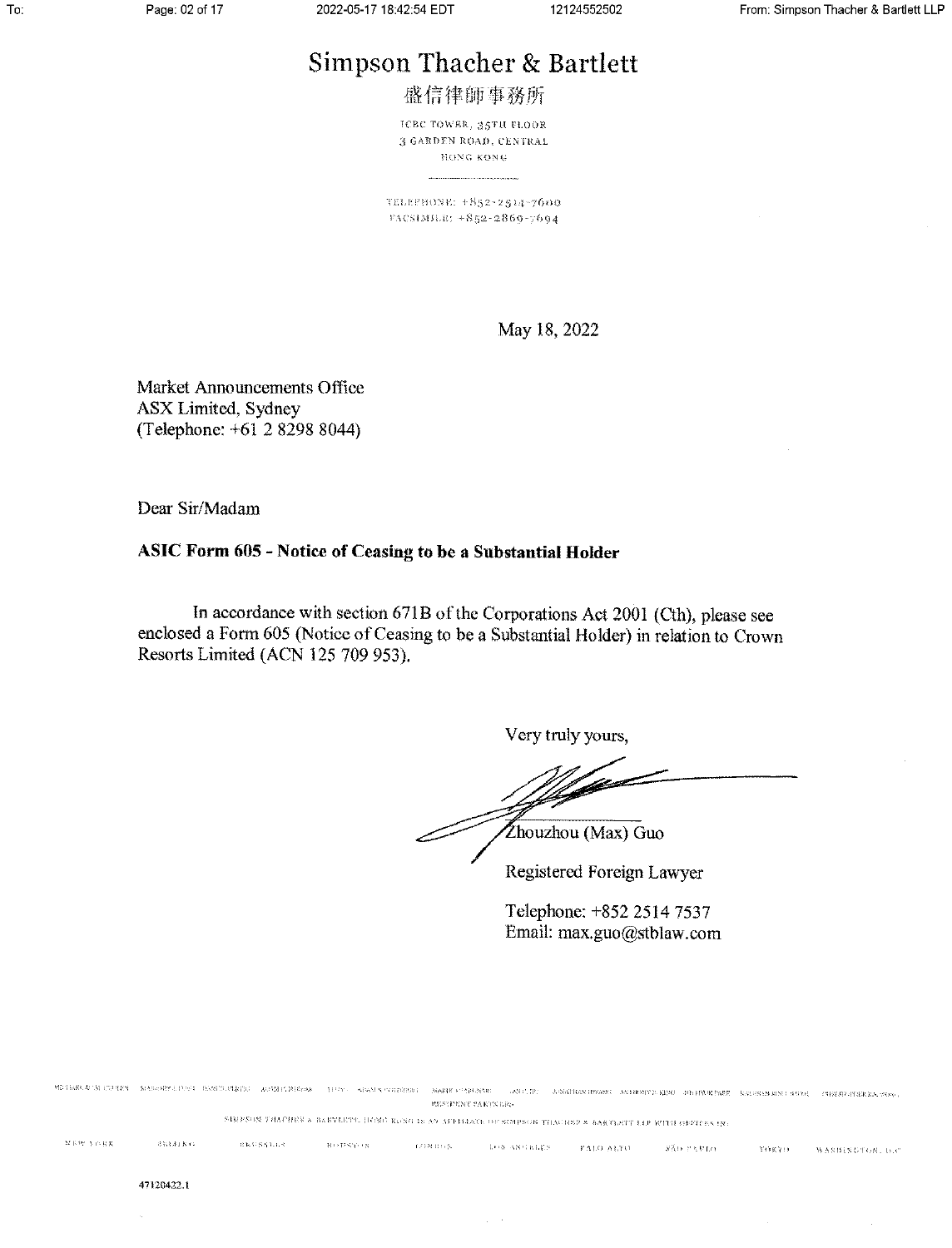$\mathbf{I}$ 

|                                                                                  | <b>Form 605</b><br>Corporations Act 2001<br>Saction 671B                                                                                                                                                                                                                                                                                                                                                                                                           |  |  |
|----------------------------------------------------------------------------------|--------------------------------------------------------------------------------------------------------------------------------------------------------------------------------------------------------------------------------------------------------------------------------------------------------------------------------------------------------------------------------------------------------------------------------------------------------------------|--|--|
|                                                                                  | Notice of ceasing to be a substantial holder                                                                                                                                                                                                                                                                                                                                                                                                                       |  |  |
| To Company Name/Scheme                                                           | Crown Resorts Limited (CWN)                                                                                                                                                                                                                                                                                                                                                                                                                                        |  |  |
| <b>ACN/ARSN</b>                                                                  | ACN 125 709 953                                                                                                                                                                                                                                                                                                                                                                                                                                                    |  |  |
| 1. Details of substantial holder (1)                                             |                                                                                                                                                                                                                                                                                                                                                                                                                                                                    |  |  |
| Name                                                                             | Midnight Acacia Holdings Pte. Limited (Midnight Acacia), Blackstone Real Estate Australia Pty Limited (ACN 604 167<br>651) (BREA), BREP Asia II Gold UK Holding L.P., and the funds commonly known as Blackstone Real Estate Partners<br>Asia II and Blackstone Real Estate Partners IX, being certain funds managed or advised by Blackstone Inc. and its<br>affiliates (each a Blackstone Affiliated Entity and collectively the Blackstone Affiliated Entities) |  |  |
| ACN/ARSN (if applicable)                                                         | N/A                                                                                                                                                                                                                                                                                                                                                                                                                                                                |  |  |
| The holder ceased to be a<br>substantial holder on                               | 17 May 2022                                                                                                                                                                                                                                                                                                                                                                                                                                                        |  |  |
| The previous notice was given to the company on<br>The previous notice was dated | 1 May 2020<br>1 May 2020                                                                                                                                                                                                                                                                                                                                                                                                                                           |  |  |

## 2. Changes in relevant interests

Particulars of each change in, or change in the nature of, a relevant interest (2) of the substantial holder or an associate (3) in voting securities of the company or scheme, since the substantial holder was last required to give a substantial holding notice to the company or scheme are as follows:

| Date of<br>change | Person whose<br>relevant interest<br>changed | Nature of<br>change $(4)$                                                                                                                                            | Consideration<br>given in relation<br>to change $(5)$ | $Class(6)$ and<br>number of<br>securities<br>affected | Person's votes i<br>affected |
|-------------------|----------------------------------------------|----------------------------------------------------------------------------------------------------------------------------------------------------------------------|-------------------------------------------------------|-------------------------------------------------------|------------------------------|
| 17 May<br>2022    | Midnight Acada                               | Disposal of shares pursuant to<br>the Share Sale Agreement<br>attached as Annexure A (SSA)                                                                           | Refer to<br>Annexure A                                | 67.675,000 fully<br>paid ordinary<br>shares           | 67,675,000                   |
| 1 May<br>2020     | <b>BREA</b>                                  | <b>BREA's relevant interest</b><br>terminated pursuant to the<br>Share Sale Agreement<br>annexed to the ASIC Form 603<br>lodged by Midnight Acadia on 1<br>May 2020. | N/A                                                   | 67,675,000 fully<br>paid ordinary<br>shares           | 67,675,000                   |

#### 3. Changes in association

The persons who have become associates (3) of, ceased to be associates of, or have changed the nature of their association (7) with, the substantial holder in relation to voting interests in the company or scheme are as follows:

| Name and ACN/ARSN (if applicable) | <b>COMMERCE</b>                                                        |
|-----------------------------------|------------------------------------------------------------------------|
|                                   | .                                                                      |
| ---------                         | Nature of association                                                  |
| N/A                               | ___<br>-------<br>----<br>----<br>-------<br><b>IN/A</b><br>---------- |

#### 4. Addresses

 $-\frac{\Lambda}{2}$ 

The addresses of persons named in this form are as follows:

| Name                                    | Address                                                                                                   |
|-----------------------------------------|-----------------------------------------------------------------------------------------------------------|
| Midnight Acacia                         | 77 Robinson Road, #13-00, Robinson 77, Singapore 068896                                                   |
| <b>BREA</b>                             | C/- Intertrust Australia Pty Ltd, Suite 2, Level 2, Level 25, 100 Miller Street, North<br>Sydney NSW 2060 |
| BREP Asia II Gold UK Holding L.P.       | 40 Berkeley Square, London, England, W1J5AL, UK                                                           |
| Blackstone Real Estate Partners Asia II | 345 Park Avenue New York, NY 10154 USA                                                                    |
| Blackstone Real Estate Partners IX      | 345 Park Avenue New York, NY 10154 USA                                                                    |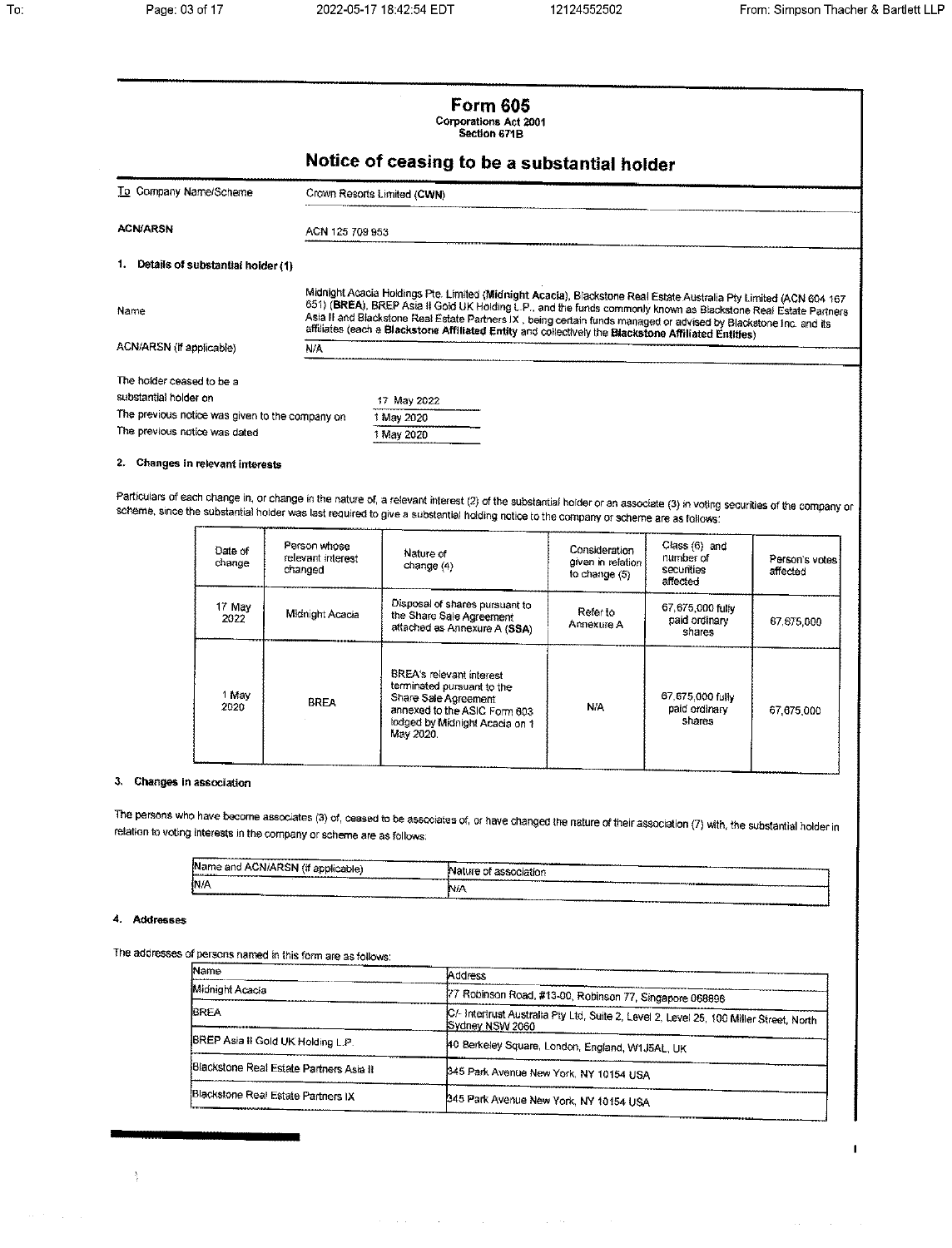12124552502

DocuSign Envelope ID: EE3BBD47-B5ED-42BD-BB8F-3E897975D1F5

|         | <b>Signature</b>                               |                                                                                                                                                                                                                                                                                                                                                                                                                                                                                    |          |             |
|---------|------------------------------------------------|------------------------------------------------------------------------------------------------------------------------------------------------------------------------------------------------------------------------------------------------------------------------------------------------------------------------------------------------------------------------------------------------------------------------------------------------------------------------------------|----------|-------------|
|         | print name                                     | Alan Miyasaki                                                                                                                                                                                                                                                                                                                                                                                                                                                                      | capacity | Director    |
|         | sign here                                      | S. Salah                                                                                                                                                                                                                                                                                                                                                                                                                                                                           | date     | 17 May 2022 |
|         |                                                | <b>DIRECTIONS</b>                                                                                                                                                                                                                                                                                                                                                                                                                                                                  |          |             |
| (1)     | is clearly set out in paragraph 4 of the form. | If there are a number of substantial holders with similar or related relevant interests (eg. a corporation and its related corporations, or the manager and<br>trustee of an equity trust), the names could be included in an annexure to the form. If the relevant interests of a group of persons are essentially similar,<br>they may be referred to throughout the form as a specifically named group if the membership of each group, with the names and addresses of members |          |             |
| (2)     |                                                | See the definition of "relevant interest" in sections 608 and 671B(7) of the Corporations Act 2001,                                                                                                                                                                                                                                                                                                                                                                                |          |             |
| $\{3\}$ |                                                | See the definition of "associate" in section 9 of the Corporations Act 2001.                                                                                                                                                                                                                                                                                                                                                                                                       |          |             |
| (4)     | Include details of:                            |                                                                                                                                                                                                                                                                                                                                                                                                                                                                                    |          |             |
|         | (a)                                            | any relevant agreement or other circumstances because of which the change in relevant interest occurred. If subsection 671B(4) applies, a copy<br>of any document setting out the terms of any relevant agreement, and a statement by the person giving full and accurate details of any contract,<br>scheme or arrangement, must accompany this form, together with a written statement certifying this contract, scheme or arrangement; and                                      |          |             |
|         | 41.1                                           |                                                                                                                                                                                                                                                                                                                                                                                                                                                                                    |          |             |

any qualification of the power of a person to exercise, control the exercise of, or influence the exercise of, the voting powers or disposal of the<br>securities to which the relevant interest relates (indicating clearly the  $(b)$ 

See the definition of "relevant agreement" in section 9 of the Corporations Act 2001.

- Details of the consideration must include any and all benefits, moneys and other, that any person from whom a relevant interest was acquired has, or<br>may, become entitled to receive in relation to that acquisition. Details  $(5)$
- $(6)$ The voting shares of a company constitute one class unless divided into separate classes.
- Give details, if appropriate, of the present association and any change in that association since the last substantial holding notice.  $\langle 7 \rangle$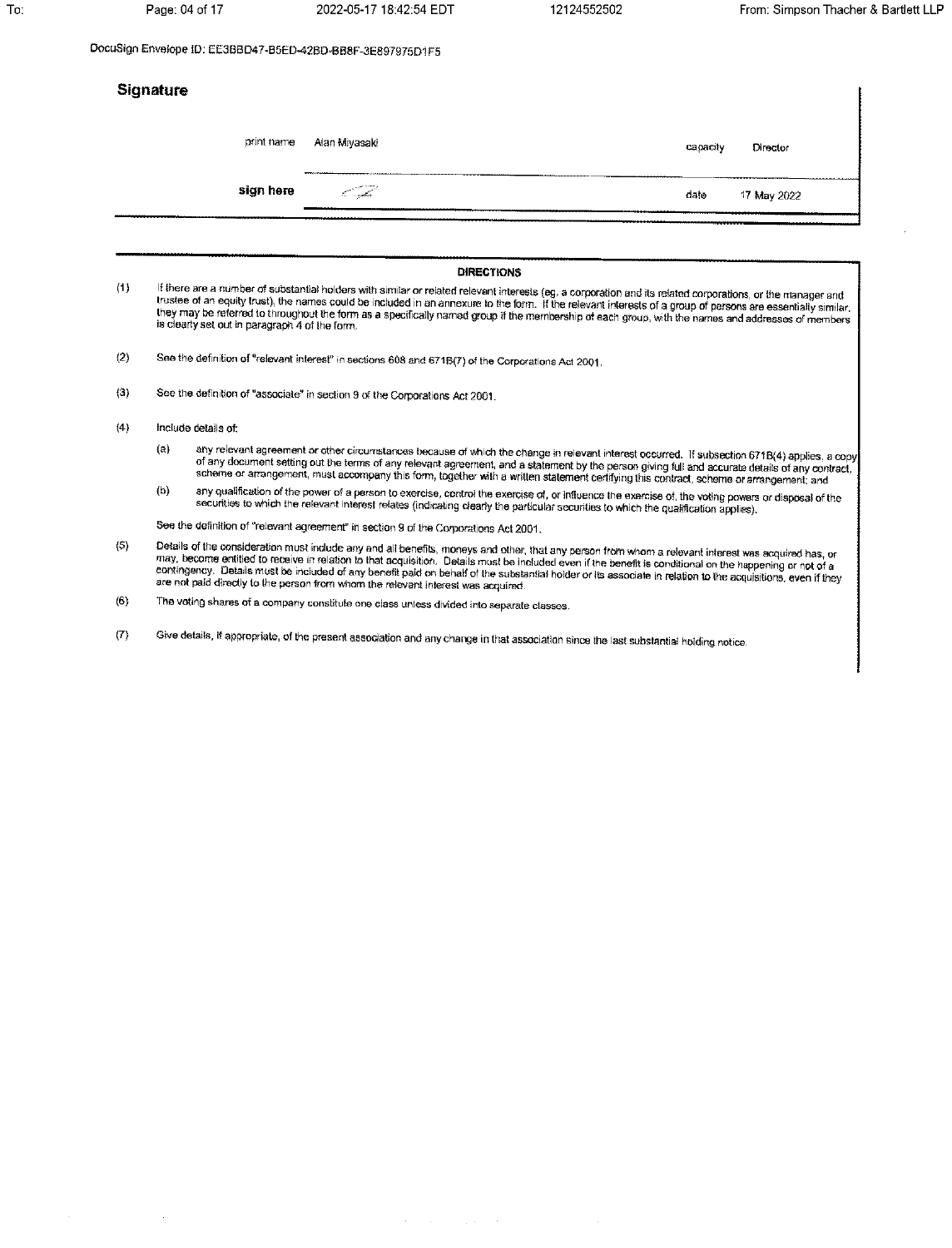2022-05-17 18:42:54 EDT

12124552502

# DocuSign Envelope ID: EE3BBD47-B5ED-42BD-BB8F-3E897975D1F5

### Annexure A to Form 605

This is Annexure A referred to in the Form 605 (Notice of ceasing to be a substantial holder), signed by me and dated17May 2022.

سي

Director<br>Alan Miyasaki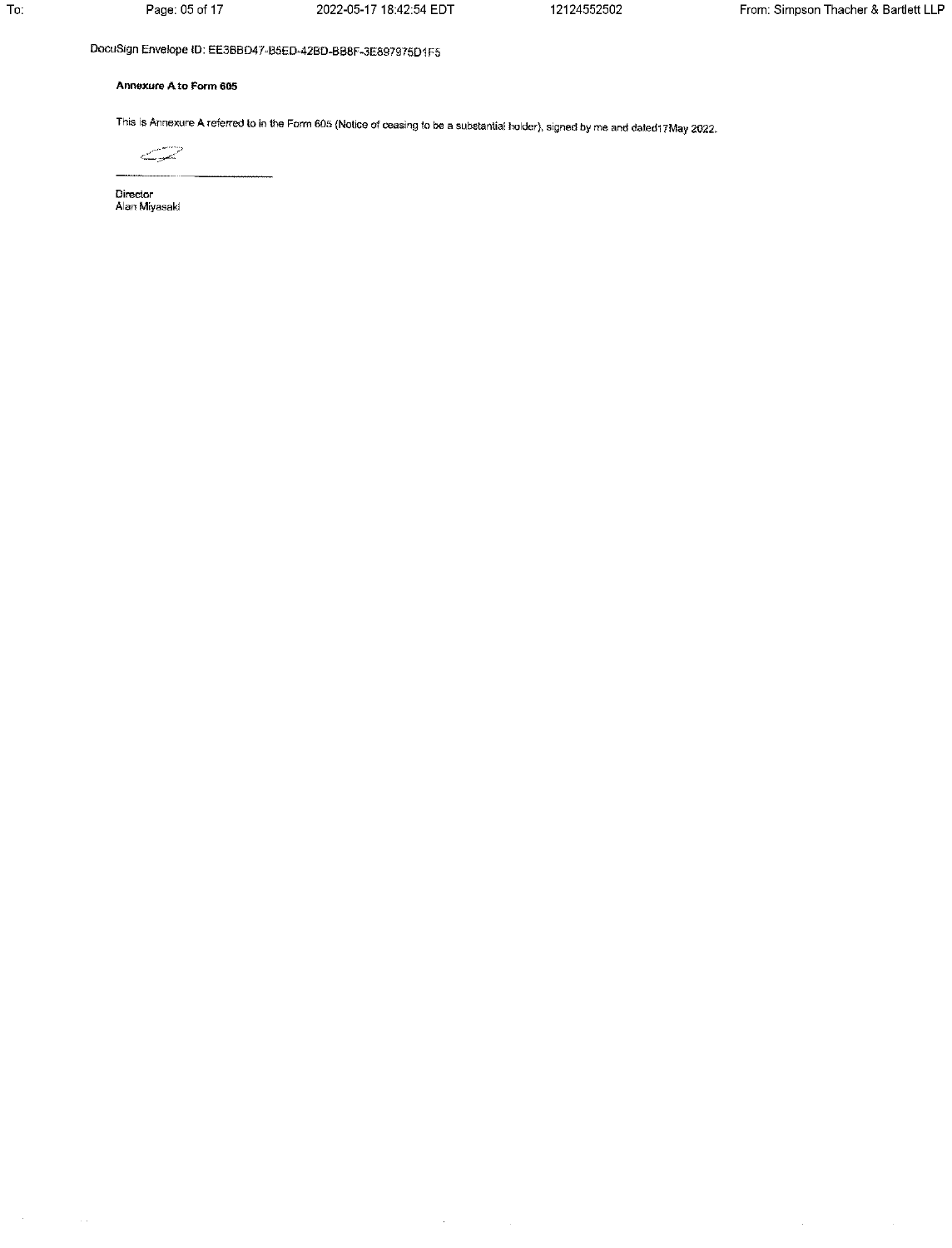# Share Sale Agreement - Crown **Resorts Limited**

Midnight Acacia Holdings Pte. Limited Seller

 $\sim 10^7$ 

SS Silver III Pty Ltd<br><sub>Buyer</sub>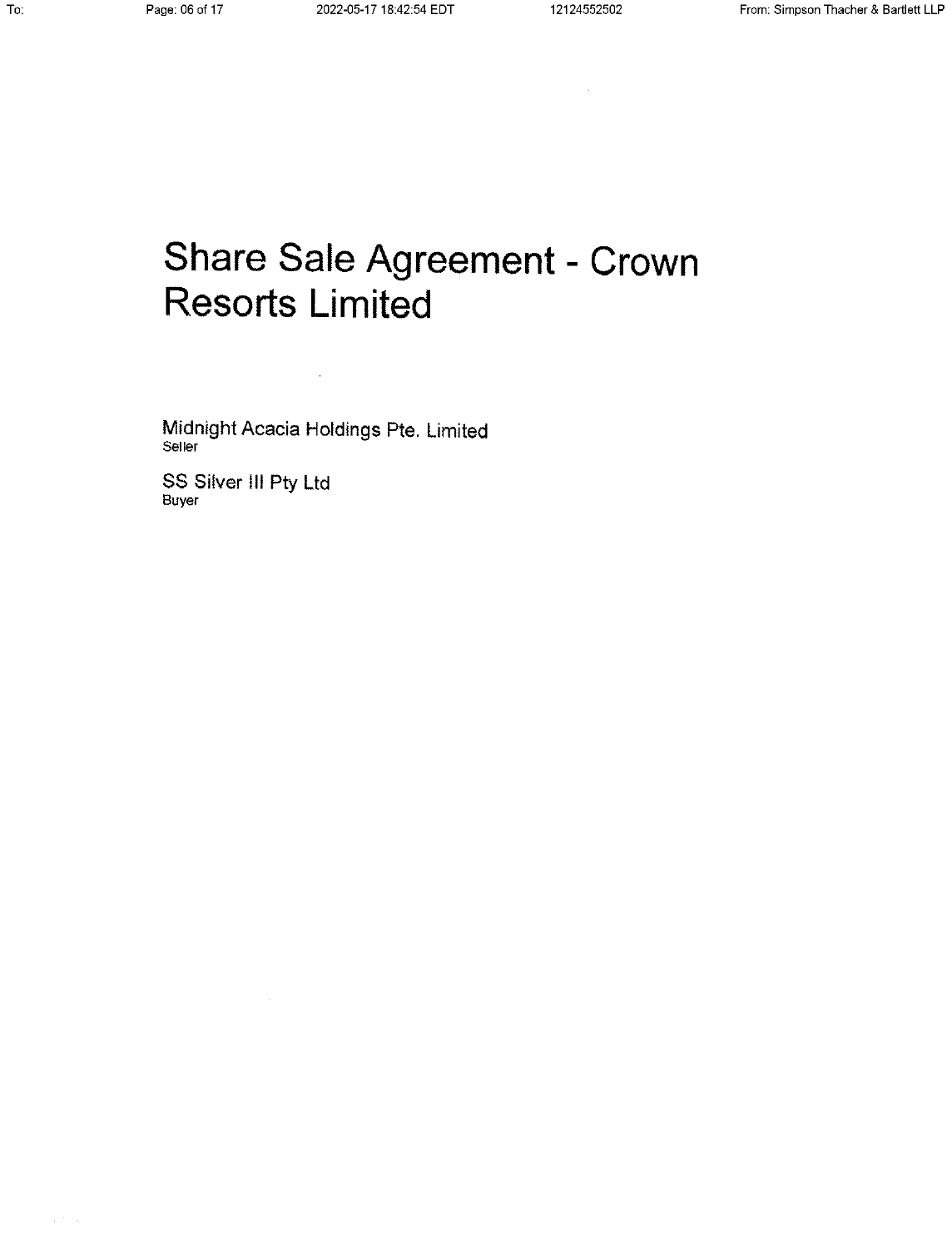ī

# **Contents**

| 1. |                                                             |                                                      |  |
|----|-------------------------------------------------------------|------------------------------------------------------|--|
|    | 1.1<br>1.2                                                  |                                                      |  |
| 2. |                                                             |                                                      |  |
| 3. |                                                             |                                                      |  |
|    | 3.1<br>3.2<br>3.3<br>3.4<br>3.5                             |                                                      |  |
| 4. |                                                             |                                                      |  |
|    | 4.1<br>4.2<br>4.3                                           | No announcement or other disclosure of transaction 4 |  |
| 5. |                                                             |                                                      |  |
|    | 5.1<br>5.2<br>5.3<br>5.4                                    |                                                      |  |
| 6. |                                                             |                                                      |  |
|    | 6.1<br>6.2                                                  |                                                      |  |
| 7. |                                                             |                                                      |  |
| 8. |                                                             |                                                      |  |
|    | 8.1<br>8.2<br>8.3<br>8.4<br>8.5<br>8.6<br>8.7<br>8.8<br>8.9 |                                                      |  |
| 9. |                                                             |                                                      |  |
|    | 9.1                                                         |                                                      |  |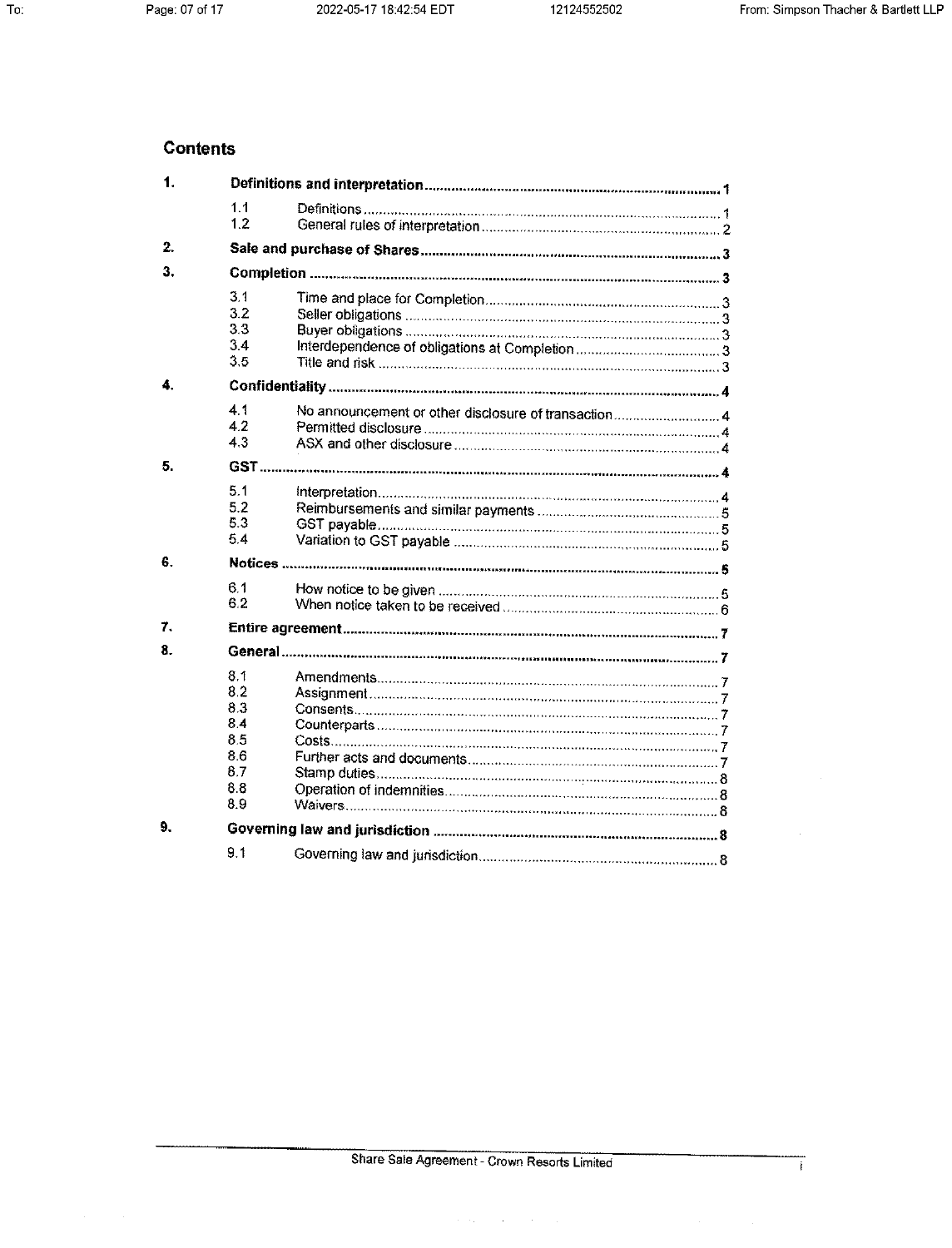# **Share Sale Agreement - Crown Resorts Limited**

**Date** May 17, 2022

**Parties** Midnight Acacia Holdings Pte. Limited of 77 Robinson Road, #13-00, Robinson 77, Singapore 068896 (Seller)

> SS Silver III Pty Ltd ACN 652 368 039 of C/- Intertrust Australia Pty Ltd, Suite 2, Level 25, 100 Miller Street, North Sydney NSW 2060 (Buyer)

# **Background**

- A. The Seller owns the Shares.
- The Seller wishes to sell the Shares and the Buyer wishes to buy the Shares on the terms and Β. conditions of this agreement.

# **Operative provisions**

#### $\mathbf{1}$ **Definitions and interpretation**

#### $1.1$ **Definitions**

In this agreement:

Amendment and Restatement Deed means the document titled 'Novation, Amendment and Restatement Deed' dated on or about the date of this document between, among others, the Buyer and Citicorp International Limited.

ASIC means the Australian Securities and Investments Commission.

ASX means the Australian Securities Exchange or ASX Limited ACN 008 624 691, as the context requires.

Business Day means a day that is not a Saturday, Sunday or public holiday and on which banks are open for business generally in Sydney, Hong Kong or Singapore.

Company means Crown Resorts Limited ACN 125 709 953.

Completion means the completion of the sale and purchase of the Shares in accordance with clause 3.

Encumbrance means a mortgage, charge, pledge, lien, encumbrance, security interest, title retention, preferential right, trust arrangement, contractual right of set-off, or any other security agreement or arrangement in favour of any person, whether registered or unregistered, including any Security Interest.

GST has the meaning given in the GST Act.

and a series of the ward and and the

GST Act means the A New Tax System (Goods and Services Tax) Act 1999 (Cth).

Novation Effective Time has the meaning given in the Amendment and Restatement Deed.

PPSA means the Personal Property Securities Act 2009 (Cth).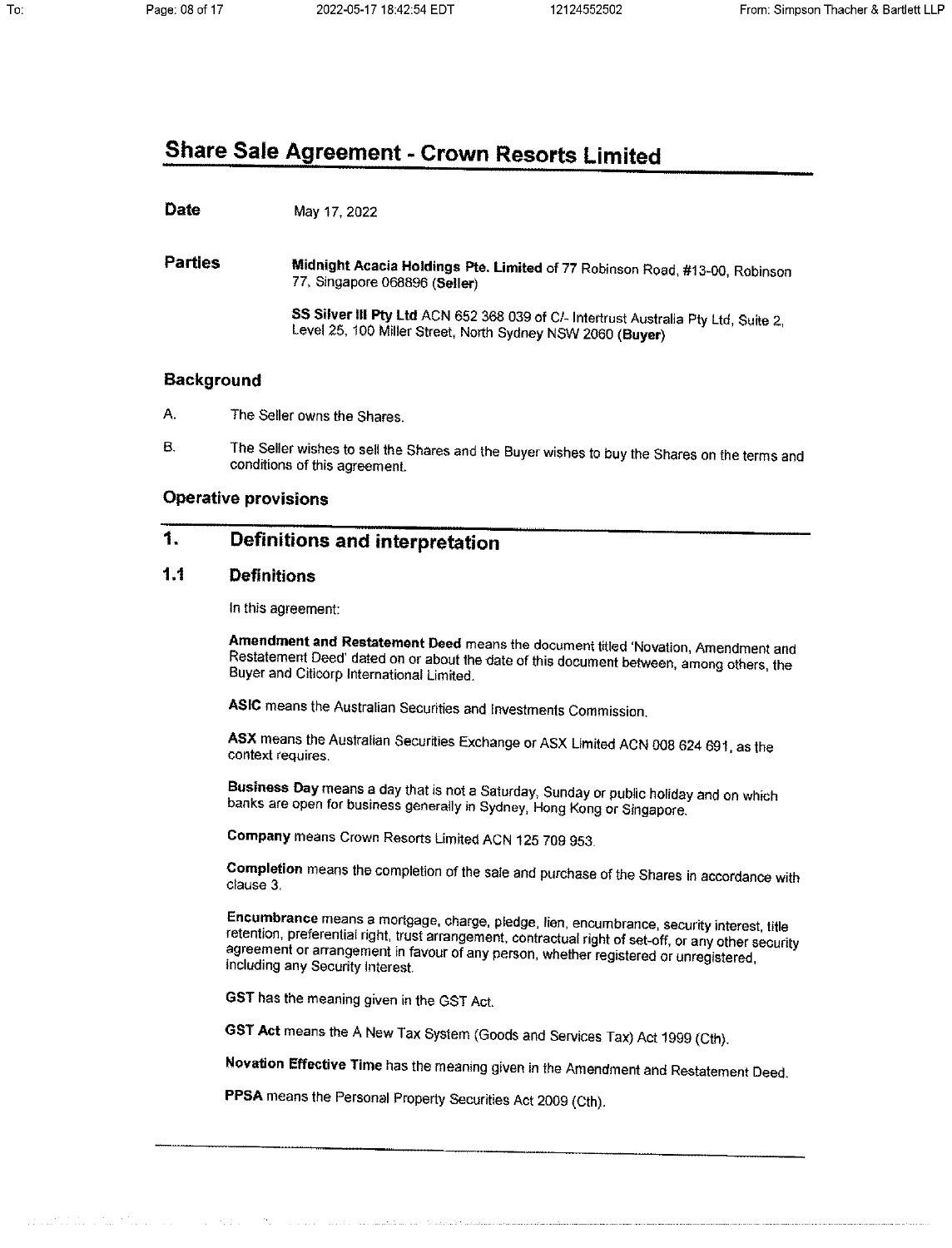Promissory Note means the promissory note executed by BREP Asia II Gold UK Holding L.P. in favour of Sunrise Silver Holdings Pte Ltd on or about the date of this agreement.

Purchase Price means A\$886,542,500.00.

Recipient has the meaning given in clause 5.3.

**Regulatory Authority means:** 

- any government or local authority and any department, minister or agency of any  $(a)$ government; and
- $(b)$ any other authority, agency, commission or similar entity having powers or jurisdiction under any law or regulation or the listing rules of any recognised stock or securities exchange.

Security Interest has the meaning given in section 12 of the PPSA.

Shares means 67,675,000 ordinary shares in the capital of the Company.

Supplier has the meaning given in clause 5.3.

#### $1.2$ General rules of interpretation

In this agreement headings are for convenience only and do not affect interpretation and, unless the contrary intention appears:

- $(a)$ a word importing the singular includes the plural and vice versa, and a word of any gender includes the corresponding words of any other gender;
- $(b)$ the word including or any other form of that word is not a word of limitation;
- if a word or phrase is given a defined meaning, any other part of speech or  $\left( c \right)$ grammatical form of that word or phrase has a corresponding meaning;
- a reference to a person includes an individual, the estate of an individual, a  $(d)$ corporation, a Regulatory Authority, an incorporated or unincorporated association or parties in a joint venture, a partnership and a trust;
- a reference to a party includes that party's executors, administrators, successors  $(e)$ and permitted assigns, including persons taking by way of novation and, in the case of a trustee, includes any substituted or additional trustee;
- $($ f) a reference to a document or a provision of a document is to that document or provision as varied, novated, ratified or replaced from time to time;
- a reference to this agreement is to this agreement as varied, novated, ratified or  $\langle 9 \rangle$ replaced from time to time:
- a reference to an agency or body; if that agency or body ceases to exist or is  $(h)$ reconstituted, renamed or replaced or has its powers or function removed (obsolete body), means the agency or body which performs most closely the functions of the obsolete body:
- $(i)$ a reference to a party, clause, schedule, exhibit, attachment or annexure is a reference to a party, clause, schedule, exhibit, attachment or annexure to or of this agreement, and a reference to this agreement includes all schedules, exhibits, attachments and annexures to it;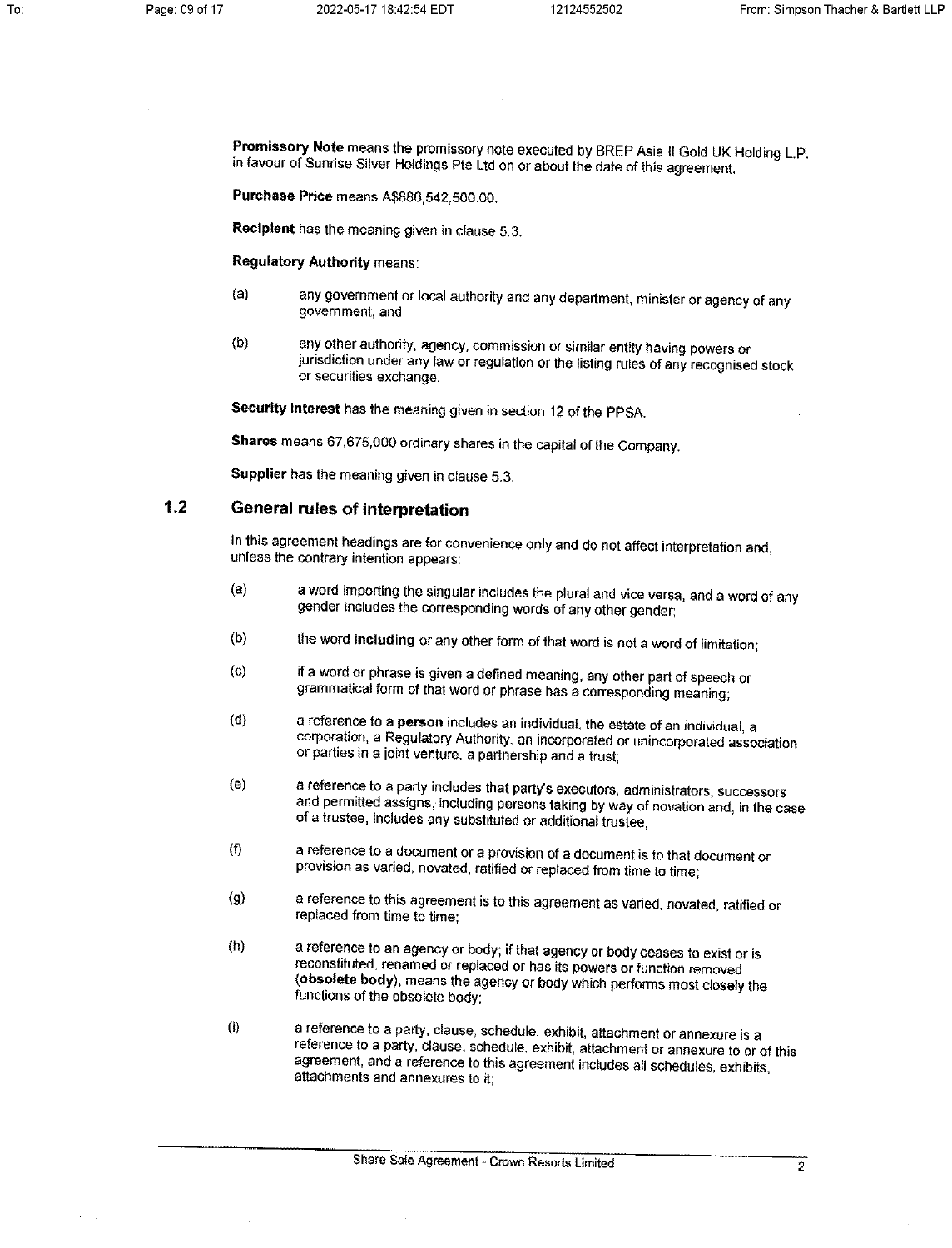- $\langle j \rangle$ a reference to a statute includes any regulations or other instruments made under it (delegated legislation) and a reference to a statute or delegated legislation or a provision of either includes consolidations, amendments, re-enactments and replacements:
- $(k)$ a reference to \$ or dollar is to Australian currency; and
- this agreement must not be construed adversely to a party just because that party  $($ l prepared it or caused it to be prepared.

#### $2.$ Sale and purchase of Shares

On Completion the Seller must sell and the Buyer must buy the Shares for the Purchase Price free from all Encumbrances and together with all rights attaching or accruing to the Shares after the date of this agreement.

#### $3.$ **Completion**

#### $3.1$ Time and place for Completion

Completion must take place at the Novation Effective Time.

#### $3.2$ **Seller obligations**

At Completion the Seller must deliver to the Buyer:

- $(a)$ a completed transfer of the Shares in favour of the Buyer as transferee duly executed by the registered holder as transferor and including the Seller's securityholder reference number(s) in respect of the Shares, in a form acceptable to the Company's share registry; and
- $(b)$ all other documents as may be reasonably required to register the Buyer as the registered holder of the Shares.

#### $3.3$ **Buyer obligations**

At Completion the Buyer must pay the Purchase Price to the Seller by electronic funds transfer to a bank account specified by the Seller to the Buyer or by any other means of consideration acceptable to the Seller (including endorsement of the Promissory Note in favour of the Seller).

#### $3.4$ Interdependence of obligations at Completion

The obligations of the parties under clause 3.2 and clause 3.3 are interdependent and must be performed, as nearly as possible, simultaneously. If any obligation specified in clause 3.2 or clause 3.3 is not performed on Completion then, without prejudice to any other rights of the parties, Completion is taken not to have occurred and any document delivered, or payment made, under this clause 3 must be returned to the party that delivered it or paid it.

#### $3.5$ **Title and risk**

Beneficial ownership of and risk in the Shares will pass from the Seller to the Buyer on Completion.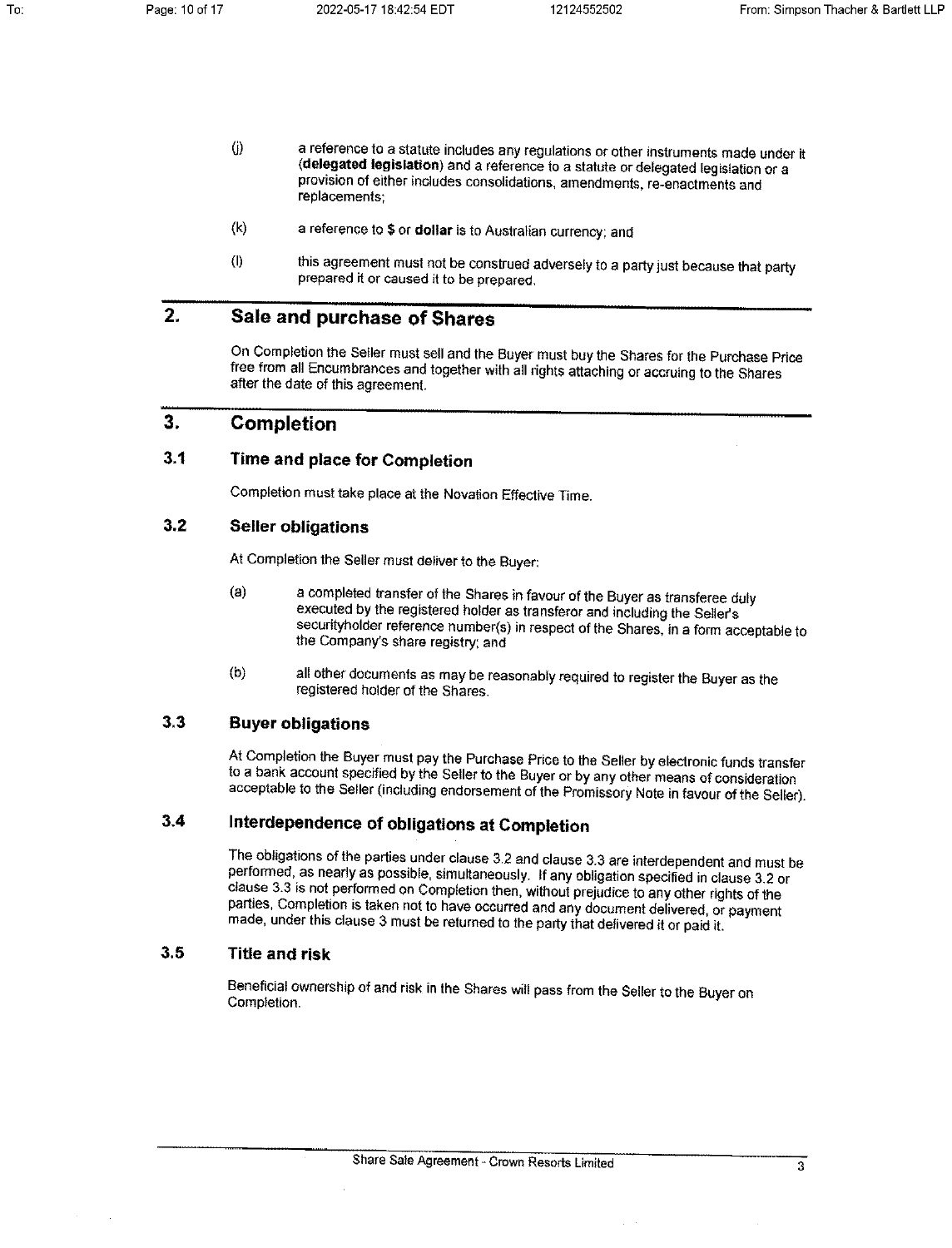#### 4. Confidentiality

#### 4.1 No announcement or other disclosure of transaction

Except as permitted by clause 4.2, each party must keep confidential the existence of and the terms of this agreement and all negotiations between the parties in relation to the subject matter of this agreement.

#### $4.2$ **Permitted disclosure**

Nothing in this agreement prevents a person from disclosing matters referred to in clause 4.1:

- $(a)$ if disclosure is required to be made by law or the rules of a recognised stock or securities exchange and the party whose obligation it is to keep matters confidential or procure that those matters are kept confidential has before disclosure is made notified each other party of the requirement to disclose and, where the relevant law or rules permit and where practicable to do so, given each other party a reasonable opportunity to comment on the requirement for and proposed contents of the proposed disclosure:
- $(b)$ to any professional adviser of a party who has been retained to advise in relation to the transactions contemplated by this agreement or any auditor of a party who reasonably requires to know:
- with the prior written approval of the party other than the party whose obligation it is  $(c)$ to keep those matters confidential or procure that those matters are kept confidential; or
- where the matter has come into the public domain otherwise than as a result of a  $(d)$ breach by any party of this agreement.

#### 4.3 **ASX and other disclosure**

- $(a)$ The parties acknowledge and agree that a copy of this agreement will be attached to.
	- $(i)$ a notice of initial substantial holder (ASIC Form 603) to be lodged with the Company and ASX by or on behalf of the Buyer and certain of its affiliates; and
	- a notice of ceasing to be a substantial holder (ASIC Form 605) to be  $(ii)$ lodged with the Company and ASX by or on behalf of the Seller and certain of its affiliates.
- $(b)$ Each party must, to the extent practicable, give each other party a reasonable opportunity to review and comment on any announcement, communication, media release or similar document in connection with this agreement, the subject matter of this agreement or any negotiations or discussions between the parties in relation to this agreement or the subject matter of this agreement.

#### 5. **GST**

#### $5.1$ Interpretation

The parties agree that:

 $(a)$ except where the context suggests otherwise, terms used in this clause 5 have the meanings given to those terms by the GST Act (as amended from time to time);

 $\overline{4}$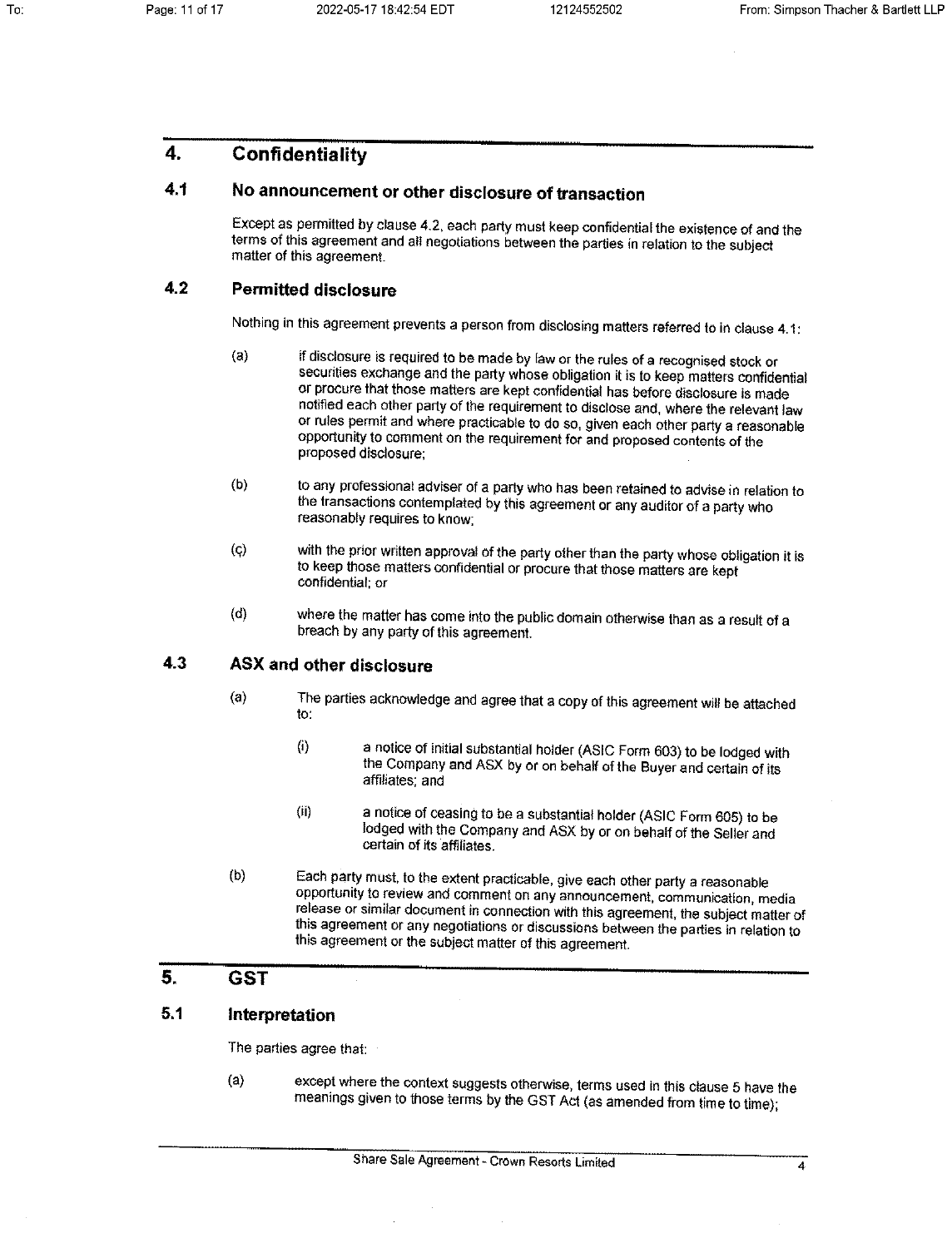- $(b)$ any part of a supply that is treated as a separate supply for GST purposes (including attributing GST payable to tax periods) will be treated as a separate supply for the purposes of this clause 5; and
- any consideration that is specified to be inclusive of GST must not be taken into  $(c)$ account in calculating the GST payable in relation to a supply for the purpose of this clause.

#### $5.2$ **Reimbursements and similar payments**

Any payment or reimbursement required to be made under this agreement that is calculated by reference to a cost, expense, or other amount paid or incurred will be limited to the total cost, expense or amount less the amount of any input tax credit to which an entity is entitled for the acquisition to which the cost, expense or amount relates.

#### $5.3$ **GST payable**

If GST is payable in relation to a supply made under or in connection with this agreement then any party (Recipient) that is required to provide consideration to another party (Supplier) for that supply must pay an additional amount to the Supplier equal to the amount of that GST at the same time as other consideration is to be provided for that supply or, if later, within 5 Business Days of the Supplier providing a valid tax invoice to the Recipient.

#### $5.4$ **Variation to GST pavable**

If the GST payable in relation to a supply made under or in connection with this agreement varies from the additional amount paid by the Recipient under clause 5.3 then the Supplier will provide a corresponding refund or credit to, or will be entitled to receive the amount of that variation from, the Recipient. Any ruling, advice, document or other information received by the Recipient from the Australian Taxation Office in relation to any supply made under this agreement will be conclusive as to the GST payable in relation to that supply. Any payment, credit or refund under this paragraph is deemed to be a payment, credit or refund of the additional amount payable under clause 5.3.

#### 6. **Notices**

#### 6.1 How notice to be given

Each communication (including each notice, consent, approval, request and demand) under or in connection with this agreement:

- $(a)$ must be given to a party:
	- using one of the following methods (and no other method) namely, hand  $\langle i \rangle$ delivery, courier service, prepaid express post or email; and
	- using the address or other details for the party set out in the below table  $(i)$ (or as otherwise notified by that party to each other party from time to time under this clause 6):

| <b>Party name</b> | <b>Attention</b> | <b>Address (for hand delivery</b><br>or delivery by courier or<br>post) | <b>Email address</b>    |
|-------------------|------------------|-------------------------------------------------------------------------|-------------------------|
| Seller            | Alan Miyasaki    | 77 Robinson Road, #13-00,<br>Robinson 77, Singapore<br>068896           | Miyasaki@blackstone.com |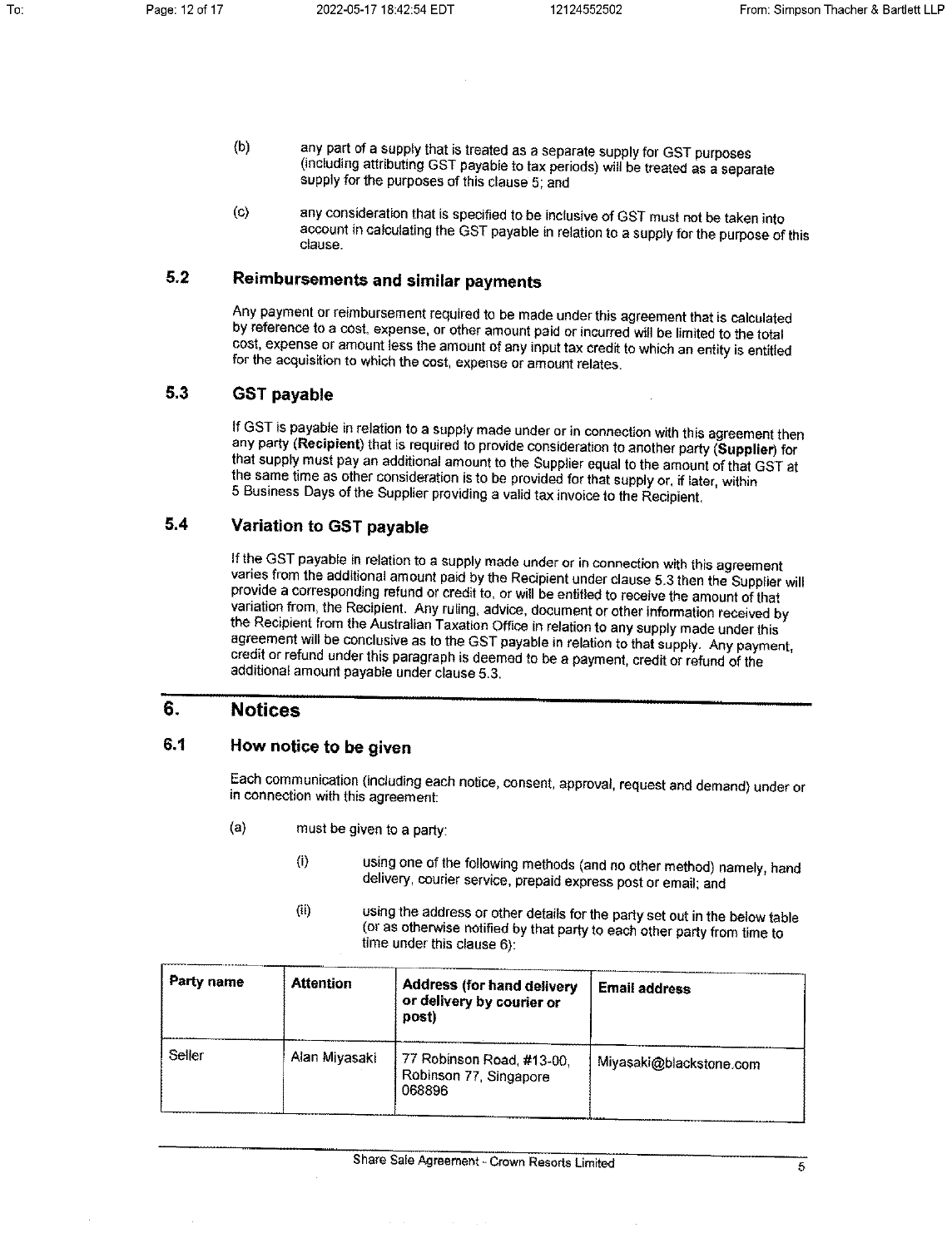| Buver | Chris Tynan | , C/- Intertrust Australia Pty .<br>, Ltd, Suite 2, Level 25, 100<br>Miller Street, North Sydney<br><b>NSW 2060</b> | Chris Tynan@blackstone.com |
|-------|-------------|---------------------------------------------------------------------------------------------------------------------|----------------------------|
|       |             |                                                                                                                     |                            |

- $(b)$ must be in legible writing and in English;
- (in the case of communications other than email) must be signed by the sending  $(c)$ party or by a person duly authorised by the sending party;
- $(d)$ (in the case of email) must:
	- state the name of the sending party or a person duly authorised by the  $(i)$ sending party and state that the email is a communication under or in connection with this agreement; and
	- $(ii)$ if the email contains attachments, other than an AIHS Link, ensure the attachments are in PDF or other non-modifiable format the receiving party can open, view and download at no additional cost.

and communications sent by email are taken to be signed by the named sender.

#### 6.2 When notice taken to be received

Without limiting the ability of a party to prove that a notice has been given and received at an earlier time, each communication (including each notice, consent, approval, request and demand) under or in connection with this agreement is taken to be given by the sender and received by the recipient:

- (in the case of delivery by hand or courier service) on delivery;  $(a)$
- (in the case of prepaid express post sent to an address in the same country) on the  $(b)$ second Business Day after the date of posting;
- (in the case of prepaid express post sent to an address in another country) on the  $(c)$ fourth Business Day after the date of posting:
- $(d)$ (in the case of email, whether or not containing attachments) the earlier of:
	- $(i)$ the time sent (as recorded on the device from which the sender sent the email) unless, within 4 hours of sending the email, the party sending the email receives an automated message that the email has not been delivered:
	- receipt by the sender of an automated message confirming delivery; and  $(i)$
	- the time of receipt as acknowledged by the recipient (either orally or in (iii) writing),

## provided that:

- the communication will be taken to be so given by the sender and received by the  $(e)$ recipient regardless of whether:
	- $(i)$ the recipient is absent from the place at which the communication is delivered or sent;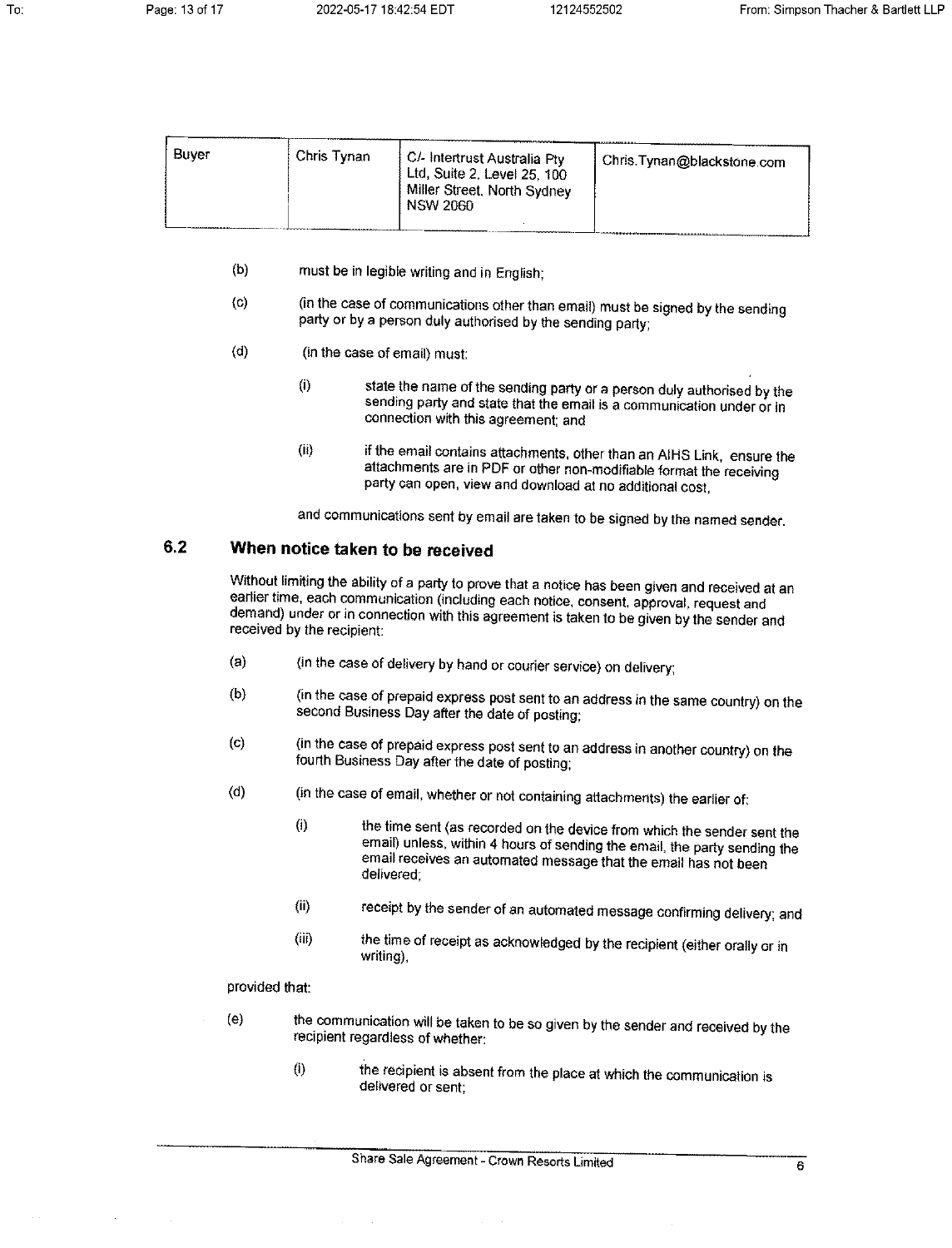- $(ii)$ the communication is returned unclaimed; and
- $(iii)$ (in the case of email) the email or any of its attachments is opened by the recipient:
- $(f)$ if the communication specifies a later time as the time of delivery then that later time will be taken to be the time of delivery of the communication; and
- if the communication would otherwise be taken to be received on a day that is not a  $(g)$ working day or after 5.00 pm, it is taken to be received at 9.00 am on the next working day ("working day" meaning a day that is not a Saturday, Sunday or public holiday and on which banks are open for business generally, in the place to which the communication is delivered or sent).

#### $\overline{7}$ . **Entire agreement**

To the extent permitted by law, this agreement constitutes the entire agreement between the parties in relation to its subject matter including the sale and purchase of the Shares and supersedes all previous agreements and understandings between the parties in relation to its subject matter.

#### 8. **General**

#### $8.1$ **Amendments**

This agreement may only be varied by a document signed by or on behalf of each party.

#### $8.2$ **Assignment**

A party cannot assign or otherwise transfer any of its rights under this deed without the prior consent of the other party. This clause does not restrict or prohibit the Buyer from granting a security interest over its rights under this agreement (including, without limitation, any financing arrangement to which the Buyer is party).

#### 8.3 **Consents**

Unless this agreement expressly provides otherwise, a consent under this agreement may be given or withheld in the absolute discretion of the party entitled to give the consent and to be effective must be given in writing.

#### $8.4$ **Counterparts**

This agreement may be executed in any number of counterparts and by the parties on separate counterparts. Each counterpart constitutes an original of this agreement, and all together constitute one agreement.

#### 8.5 Costs

Except as otherwise provided in this agreement, each party must pay its own costs and expenses and the Seller must pay any costs and expenses of the Company in connection with negotiating, preparing, executing and performing this agreement.

#### 8.6 **Further acts and documents**

Each party must promptly do, and procure that its employees and agents promptly do, all further acts and execute and deliver all further documents (in form and content reasonably satisfactory to that party) required by law or reasonably requested by another party to give effect to this agreement.

 $\overline{7}$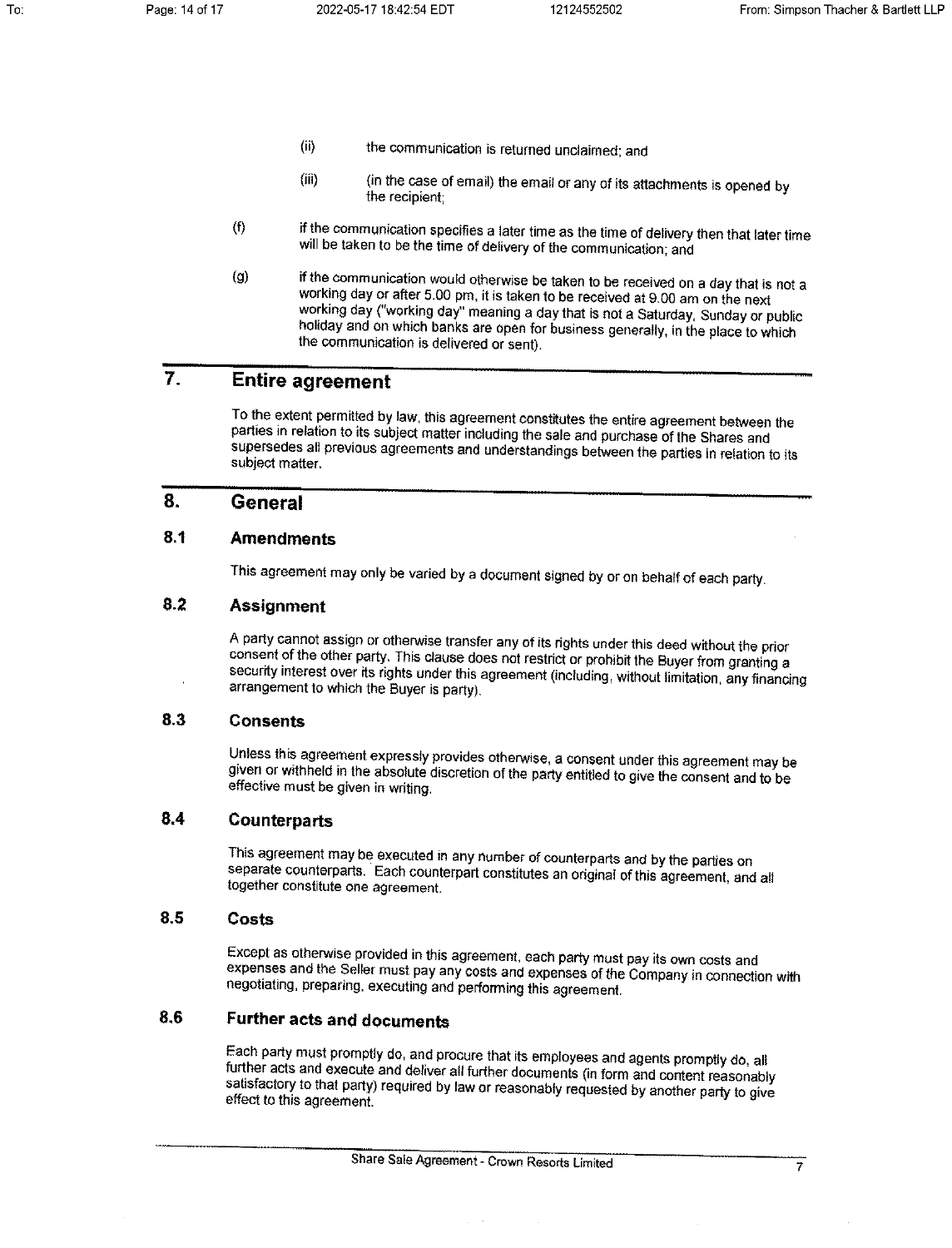#### $8.7$ **Stamp duties**

The Buyer:

- must pay all stamp duties, other duties and similar taxes, together with any related  $(a)$ fees, penalties, fines, interest or statutory charges, in respect of this agreement, the performance of this agreement and each transaction effected or contemplated by or made under this agreement; and
- indemnifies the Seller against, and must pay to the Seller on demand the amount  $(b)$ of, any Indemnified Loss suffered or incurred by the Seller arising out of or in connection with any delay or failure to comply with clause 8.7(a).

#### 8.8 **Operation of indemnities**

Without limiting any other provision of this agreement, the parties agree that:

- each indemnity in this agreement is a continuing obligation, separate and  $(a)$ independent from the other obligations of the parties, and survives termination. completion or expiration of this agreement; and
- $(b)$ it is not necessary for a party to incur expense or to make any payment before enforcing a right of indemnity conferred by this agreement.

#### 8.9 **Waivers**

Without prejudice to any other provision of this agreement, the parties agree that:

- $(a)$ failure to exercise or enforce, or a delay in exercising or enforcing, or the partial exercise or enforcement of, a right, power or remedy provided by law or under this agreement by a party does not preclude, or operate as a waiver of, the exercise or enforcement, or further exercise or enforcement, of that or any other right, power or remedy provided by law or under this agreement:
- $(b)$ a waiver given by a party under this agreement is only effective and binding on that party if it is given or confirmed in writing by that party; and
- $(c)$ no waiver of a breach of a term of this agreement operates as a waiver of another breach of that term or of a breach of any other term of this agreement.

#### 9. Governing law and jurisdiction

#### $9.1$ Governing law and jurisdiction

This agreement is governed by the law applying in New South Wales, Australia.

Each party irrevocably submits to the non exclusive jurisdiction of the courts having jurisdiction in that state and the courts competent to determine appeals from those courts, with respect to any proceedings that may be brought at any time relating to this agreement and waives any objection it may have now or in the future to the venue of any proceedings, and any claim it may have now or in the future that any proceedings have been brought in an inconvenient forum, if that venue falls within this clause 9.1.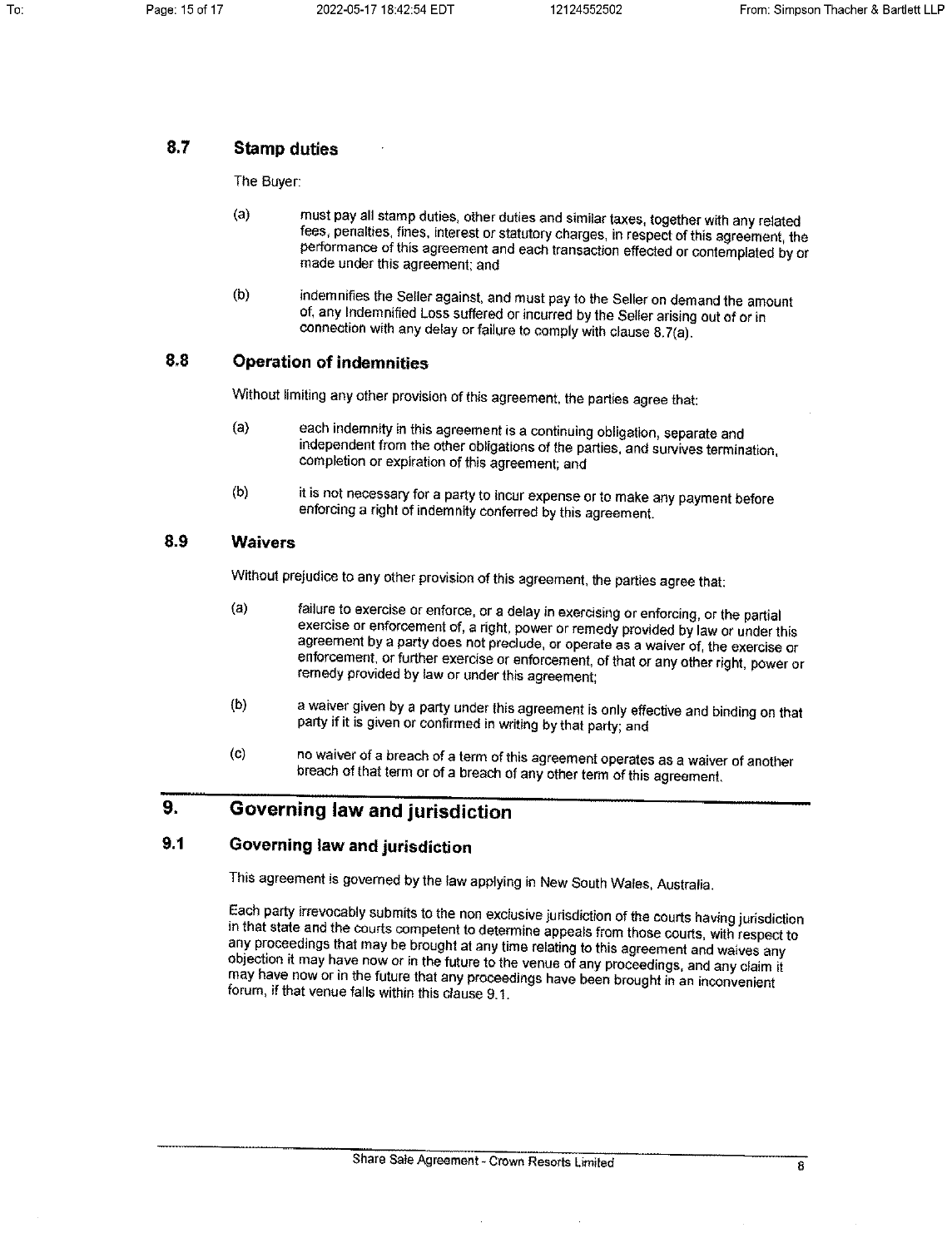DocuSign Envelope ID: 0777CCF2-49EB-40F5-8C39-088C7BDA23FA

Signed as an agreement

Signed for and on behalf of Midnight Acacia<br>Holdings Pte. Limited by its authorised signatory in the presence of:

فيستنسخ

Signature of witness

Alan Miyasaki

Full name of witness

Signature of authorised signatory

Kimmo Tammela

Full name of authorised signatory

[Project Silver - Share Sale Agreement]